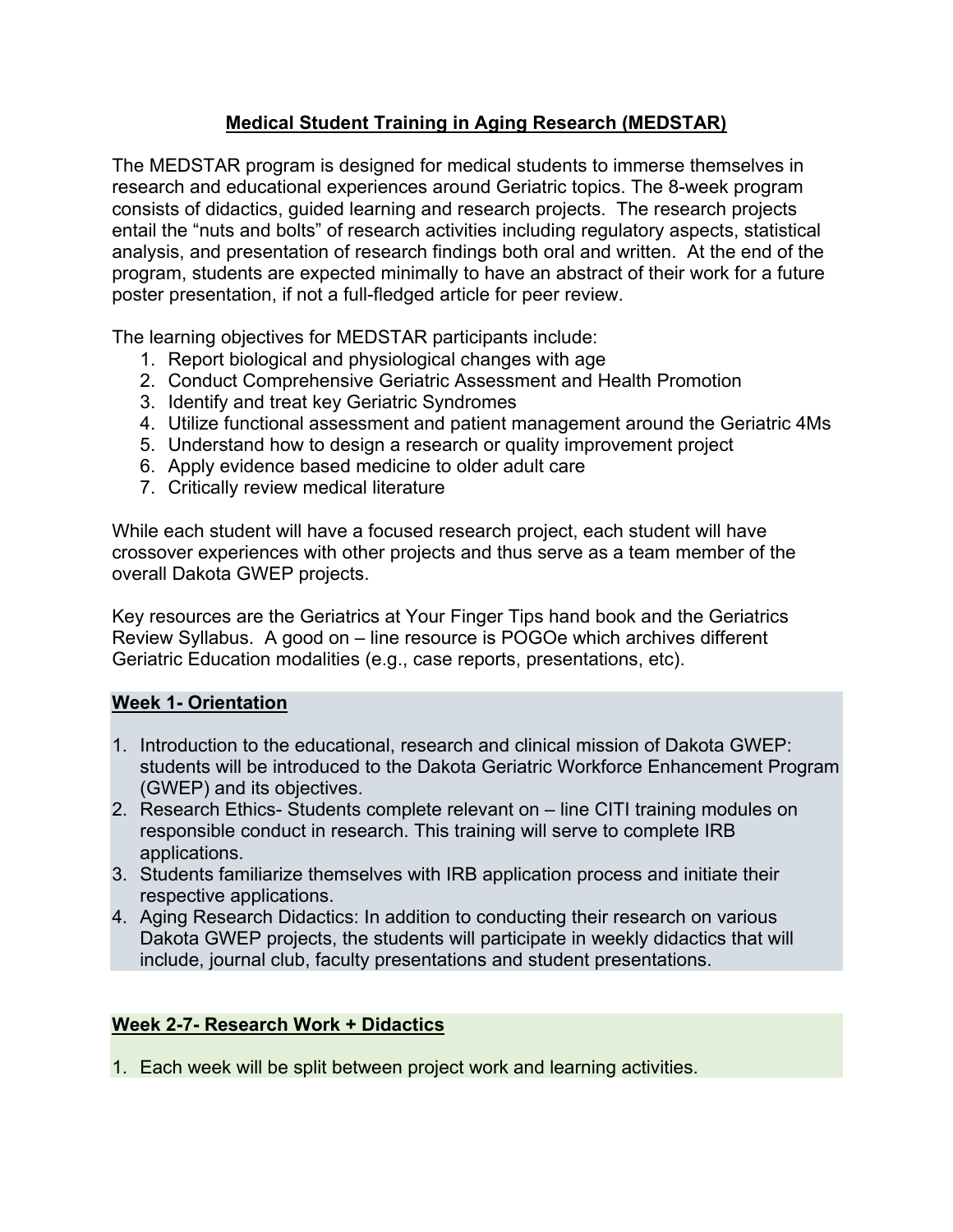- 2. Project Work- Students will work closely with their direct supervisors on their predefined and discussed projects in the mornings.
- 3. Learning Activities- Most afternoons will be spent on didactic sessions that will include:
- a. Faculty Presentations- Students will have the opportunity to attend weekly talks presented by different faculty on topics relevant to their research work. Because of the availability of faculty, these will be scheduled on specific dates and times mentioned below.
- b. Journal Club- Once a week, the students will meet in a faculty supervised discussion forum. First half of the meeting will be spent in updating the team with project work and second half of meeting will be a critique/discussion on a specific article. The article will be sent out to students ahead of time.
- c. Student presentations-The students will engage in adapting and updating a GRS slide deck and present it to the faculty/team.

### **Week 8/Last week- Program Wrap –up**

- 1. Students will present a summary of their projects/research work.
- 2. Students will also provide a program evaluation provided via qualtrics.

## **Elective Protocols**

# **Prior to start of Internship**

## **Protocol for Students**

- 1. Complete all requirements for eligibility
- 2. Confirm participation in MEDSTAR/REMS II.

## **Protocol for providers**

- 1. Geriatrics team will confirm faculty presentations prior to start of elective
- 2. Team will finalize calendar of events for the elective and provide it to the students
- 3. Team will provide the handbook to students prior to start of elective.

# **During Elective**

## **Expectations from student**

- 1. Students will regularly report to their immediate supervisor and present updates on their work in department meetings.
- 2. Each student will present in at least 1 Journal club and 1 student presentation during the elective.